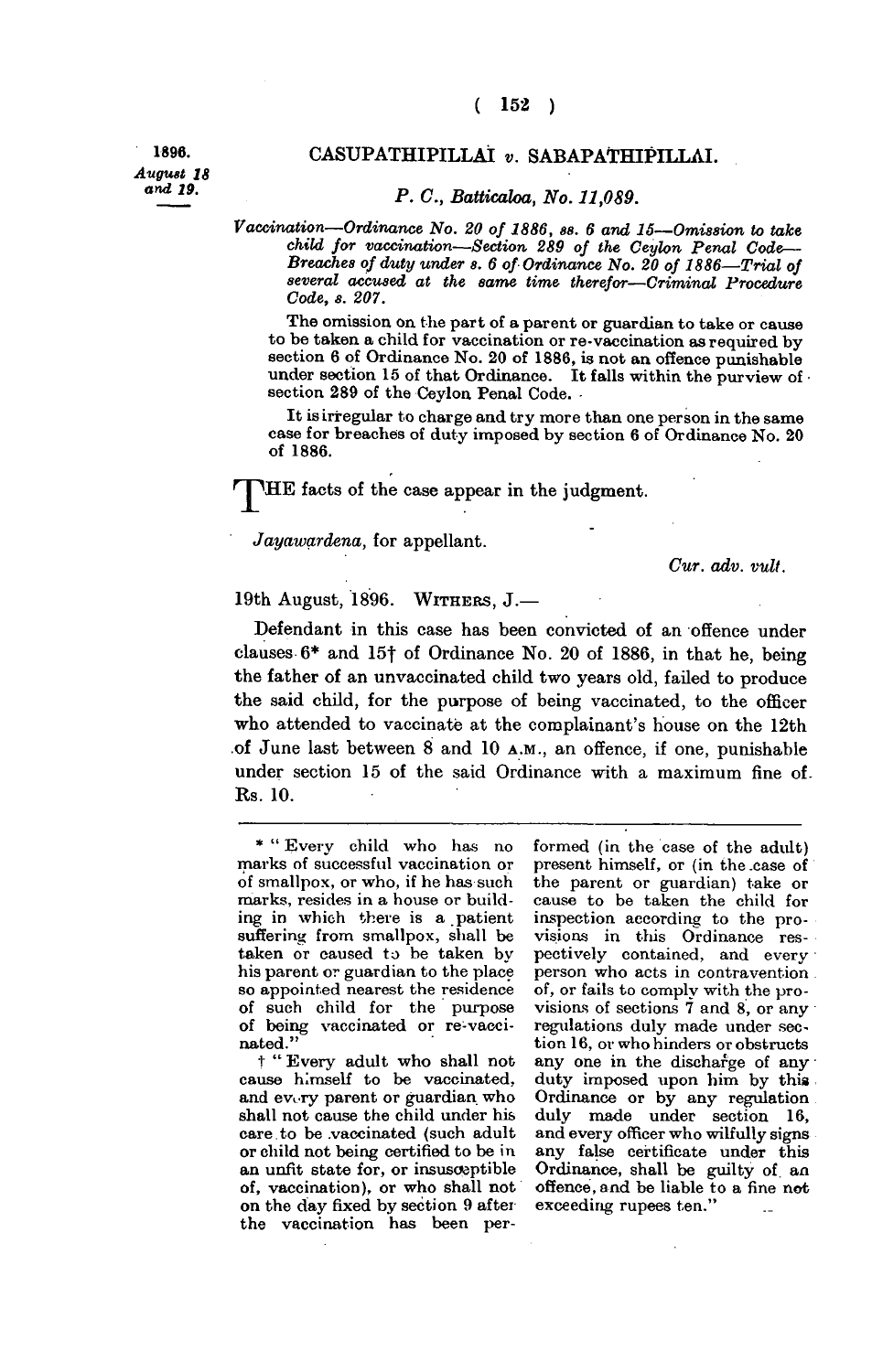**It was argued in the first place that this was an order appealable**  as of right, because if it came within section 405 of the Criminal **Procedure Code there could never be an appeal at all under section 15 of the Vaccination Ordinance, and this could not have been intended. But that it comes within the purview of section 405 of the Criminal Procedure Code is clear from the 400th section of the same Code.** 

**A point of law was taken in the petition of appeal, that the notice referred to in the judgment was not proved so as to affect the defendant with the offence charged.** 

**That point was not pressed upon me by counsel, and the record discloses that there was sufficient proof of notice to bind the defendant. The point pressed upon me in appeal was that the breach of a parent's duty to take or cause to be taken to the duly appointed place for vaccination a child who has no marks of successful vaccination or of smallpox, imposed on him by the 6th section of the Vaccination Ordinance, is not an offence punishable under the 15th section of that Ordinance.** 

**In support of this argument counsel relied on a ruling of my own in a case brought up in revision from the Police Court of Anuradhapura, to be found in the Civil Minutes of 11th January, 1894. In my**  judgment I quashed the order in that case for two reasons, the prin**cipal reason being that some eight defendants were charged and tried at one trial for similar breaches of duty in violation of section 207 of the Criminal Procedure Code, which enacts that separate offences, such as those clearly were, must be separately tried. The second reason is expressed in these words : " Further, the omission " to produce the children whose names were included in the list for " vaccination at a certain place of vaccination is not one of the " offences mentioned in section 15 of the Vaccination Ordinance. "Counsel are unable to explain to me where this so-called offence is to " be found." That opinion was perhaps an** *obitur dictum.* **On further examination I am still inclined to hold to that opinion, though I think the matter is not wholly free from doubt.** 

Section<sub>6</sub> of the Ordinance imposes a duty on the parent or **guardian of the child to take it to the place duly appointed nearest the residence of such child for the purpose of being vaccinated or re-vaccinated any child who has no marks of successful vaccination or smallpox, or who, if it has any marks, resides in a house or building**  in which there is a patient suffering from smallpox.

**Section 9 imposes further duties on a parent or guardian of the child which has been vaccinated or re-vaccinated at the time and** 

1896. August 18  $and 19.$ 

WITHERS, J.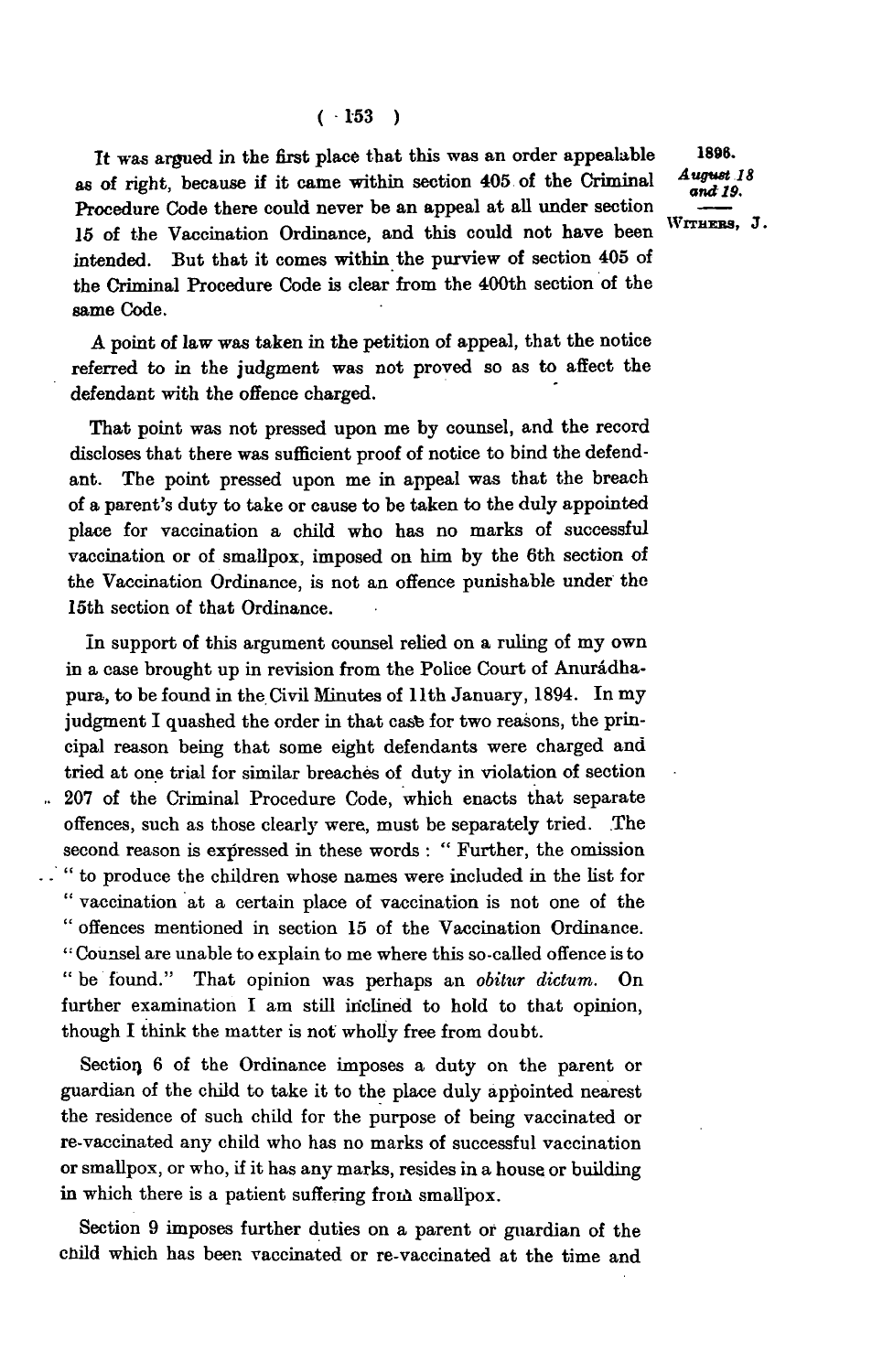1896. August 18 and 19.

WITHERS, J.

**place appointed in the notice under section 4. One duty is that upon the same day of the week following the day on which a child has been vaccinated or re-vaccinated, the parent or guardian should**  again take or cause to be taken such child to the same place at the same hour as before, in order that the officer in attendance may ... **ascertain by inspection the result of such vaccination.** 

**The other duty is that in the event of the vaccination being unsuccessful, such parent or guardian shall cause such child, if the officer so directs, to be forthwith again vaccinated and inspected . as on the previous occasion. Mark the distinction of these duties : one is to take a child to the place for the vaccination to treat as the law permits or enjoins him ; the other is to cause the child to be forthwith again vaccinated if the officer so directs.** 

**Now, the breaches of the duties mentioned in the 15th section, and which are made fineable offences thereunder, do not seem to embrace the duty imposed on a parent or guardian under section 6. Under the 15th section every parent or guardian who shall not cause the child under his care to be vaccinated shall be guilty of an offence. Causing a child to be vaccinated answers exactly to the duty imposed on the parent or guardian under clause 9.** 

**Again, a parent or guardian who shall not, on the day fixed by section 9 after the vaccination has been performed, take or cause to be taken the child for inspection, shall be guilty of an offence.** 

**That is the other duty imposed by section 9 to which I have alluded, and the distinctive character of the duties is there marked.** 

**Then, again, every person who acts in contravention of, or fails to comply with section 8, and any regulation made under section 16, &c , shall be guilty of an offence, and shall be liable to a fine not exceeding Rs. 10.** 

**Hence it appears to me that the duty required by section 6 of the Ordinance was for some reason or other omitted from section 15 by the Legislature. It may be that the Legislature thought that a more important duty than any one specified in section 15 of the Ordinance, and left it to be dealt with under the provisions of section 289 of the Penal Code, which enacts as follows :—** 

**" Whoever wilfully neglects or omits to perform any duty imposed " upon him by, or wilfully disobeys or infringes, any provision of any " Ordinance or statute heretofore or hereafter to be enacted, for " which neglect, omission, disobedience, or infringement no punish - " ment is or shall be by this Code or any other Ordinance or statute " otherwise specially provided, shall be punished with a fine."**